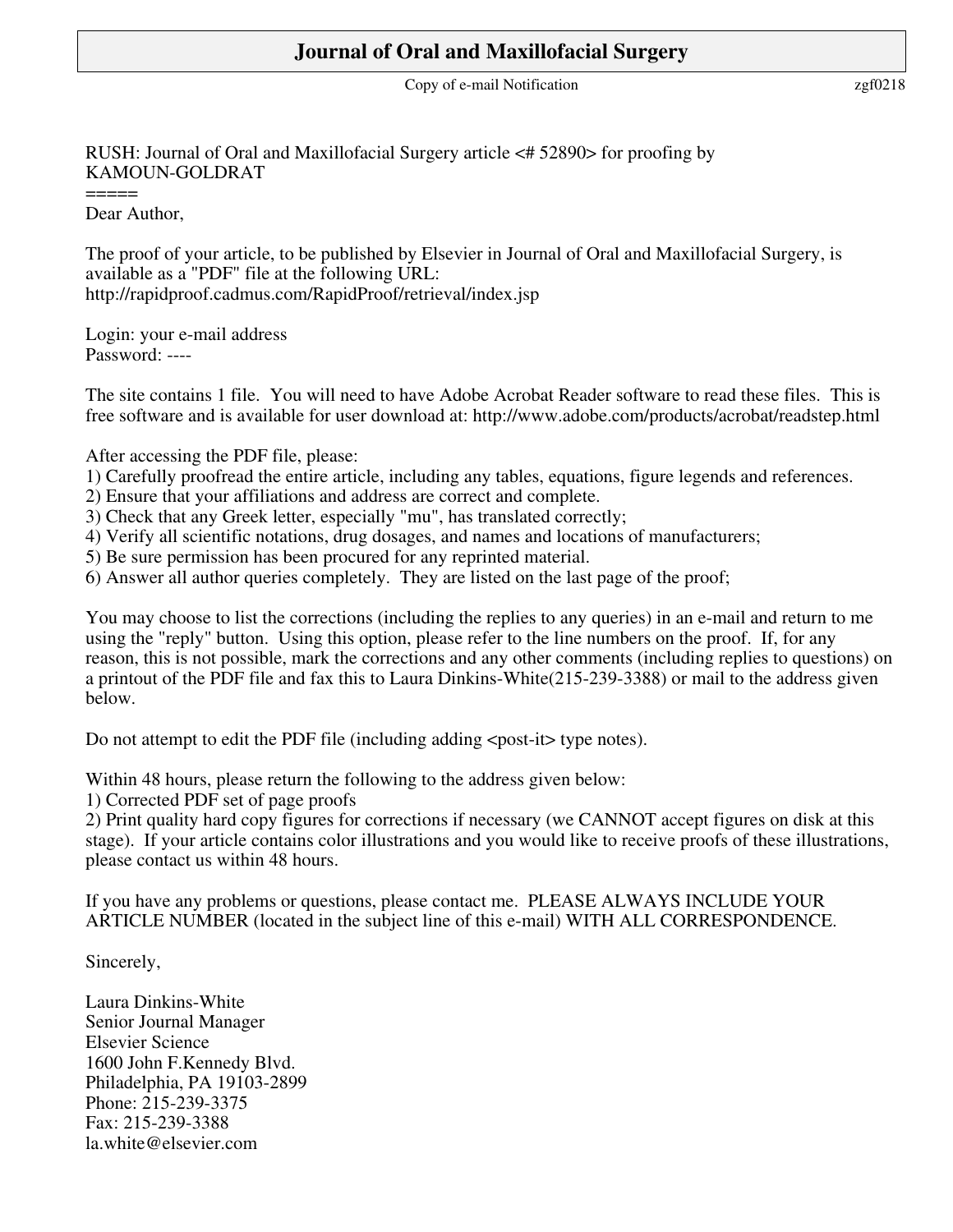CURRENT THERAPY

**AQ: 1**

# **Infantile Cortical Hyperostosis (Caffey Disease): A Review**

*Agnès Kamoun-Goldrat, MD,\* and Martine le Merrer, MD, PhD†*

**Purpose:** Face swelling in infants may have several causes including infantile cortical hyperostosis (Caffey disease), an inflammatory process with swelling of soft tissues and periosteal hyperostosis of some bones. New insights show that this self-limited condition is collagen I-related.

Patients and Methods: Collagen I is the most important component of bone and dentine. We reviewed literature to lighten this new collagenopathy, the first one with self-regressive course.

**Results:** After describing a typical case and the clinical and radiologic features of the disease, we discuss the pathogenic pathways and management care for oral professionals.  $2Q_{\rm Q:5}$ 21 22

**Conclusions:** Oral practitioners could be asked for differential diagnosis. Surgeons could be queried for surgical correction of the bony deformity, especially of facial and mandibular asymmetry. *© 2008 American Association of Oral and Maxillofacial Surgeons*  $23^{AQ: 6}$ 

*J Oral Maxillofac Surg xx:xxx, 2008*

Face swelling in infants may have several causes including infinitie conical hyperatons, an inflamentary process with swelling of soft issues and periods increases with swelling of soft issues and periods collagen 1 is th Infantile cortical hyperostosis is usually a self-limiting inflammatory disease that begins in early infancy. It is characterized by unusual irritability, soft tissue swelling, and cortical hyperostosis in multiple bones of the skeleton. Infantile cortical hyperostosis is a rare disease, and a diagnosis should be made to avoid invasive procedures.<sup>1</sup> Dentists or oral surgeons should be consulted first to diagnose and manage infantile cortical hyperostosis because the face bones, and particularly the mandible, are commonly affected.<sup>2</sup> Awareness of this rare disease may permit earlier recognition and a less intensive diagnostic workup. New insights show that this autosomal dominant disorder is collagen I mutation-related, $3,4$  opening the field of collagenopathies. After a case report and description of the pathology and their incidence on the face and mandible, we discuss the pathogenic pathways and management care for oral professionals. 28 **AQ: 35** 29 **AQ: 9** 30 31 32 **AQ7,8** 33 34 35 36 37 38 39 40 41 42 43 44 45 46

†\_\_\_\_\_\_\_\_\_\_, Inserm U781, Hôpital Necker, Paris, France.

© 2008 American Association of Oral and Maxillofacial Surgeons 0278-2391/08/xx0x-0\$32.00/0 doi:10.1016/j.joms.2007.09.007

**Typical Case**

Our patient was born October 1999 (weight, 3.31 kg; size, 49 cm; cephalic perimeter, 36 cm). Parents were non-related. The mother experienced 6 miscarriages, giving birth to a healthy boy in 1996. Another miscarriage occurred before our patient was born. At birth, an angulation of both legs was seen. X-rays showed important hyperostosis of the tibia and the distal part of both humerus. The cranial vault appears normal, but the mandible presents hyperostosis (Fig 1). Pain was present for 5 months and then disappeared. At this time, x-rays showed the femur (Fig 2), radius, and cubitus were involved (Fig 3), but hyperostosis was still resolving. The child is healthy currently, without recurrences of the flare-up.

### **Caffey Syndrome**

#### FIRST DESCRIPTION

Infantile hyperostosis was described initially by Caffey and Silverman in 1945.<sup>5</sup> They described a group of infants with tender swelling in the soft tissues and cortical thickenings in the skeleton, with onset of these findings during the first 3 months of life.

#### EPIDEMIOLOGY

It has been reported that infantile hyperostosis affects 3 in every 1000 infants less than 6 months of age in the United States, with no predilection by race or gender.<sup>6</sup> Both familial and sporadic forms occur. The

<sup>\*</sup>\_\_\_\_\_\_\_\_\_\_, Inserm U781, Hôpital Necker, Paris, and Department of Orthodontics, Faculty of Dental Surgery, Paris Descartes University, Montrouge, France.

Address correspondence and reprint requests to Dr Kamoun-Goldrat: Inserm U781, Tour Lavoisier Hôpital Necker-Enfants malades, 75743 Paris Cedex 15, France; e-mail: agnes.kamoun@ yahoo.fr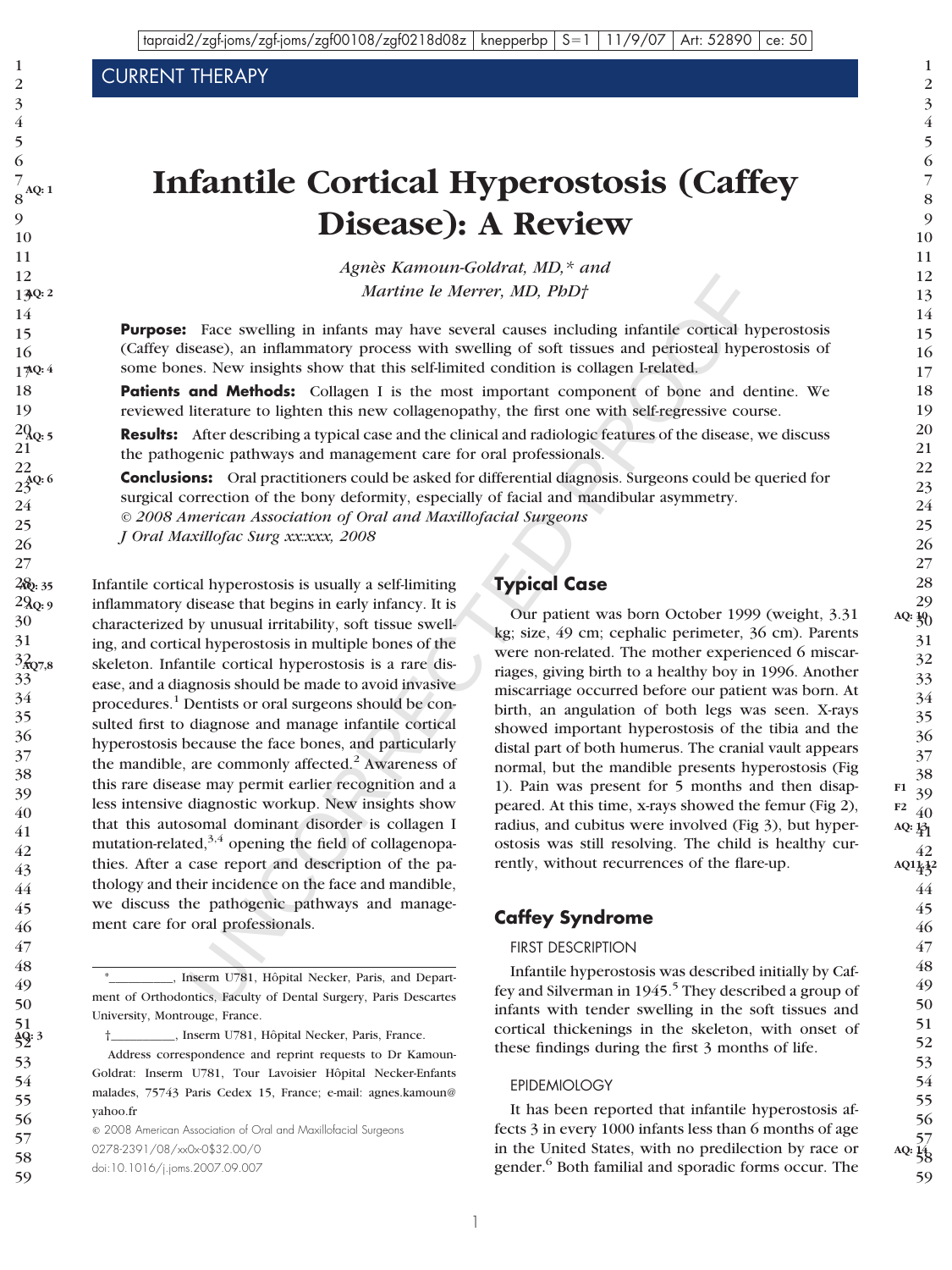

**FIGURE 1.** X-ray of a 5-month-old infant showing hyperostosis of the mandible.

*Martine le Merrer and Kamoun-Goldrat. Infantile Cortical Hyperostosis. J Oral Maxillofac Surg 2008.*

familial form is inherited in an autosomal dominant fashion with variable penetrance. It is present at birth in 24% of cases and tends to have an earlier onset of 6 to 8 weeks, with tibias often affected. The average age at onset for the sporadic form is 9 to 11 weeks, with the mandible concerned much more often. The incidence of the disorder is said to be decreasing.<sup>7</sup> Since 1968, there has been a gradual but significant decrease in the number of reports.<sup>8</sup>

#### CLINICAL FEATURES

The average age of infantile hyperostosis onset is 9 weeks, and no case has started after 5 months of age.<sup>9</sup> It is sometimes present at birth and has been identified in utero by x-ray or ultrasound.

An affected infant typically has the following triad of symptoms: soft-tissue swelling, bone lesions, and irritability with restlessness.<sup>10</sup> Some patients develop fever and anemia. The swelling occurs suddenly, and is deep, often red, painful, firm, and may be tender. It concerns muscles and underlying bones with pale skin and edema, but no there are associ- 14Q<del>1</del> 15 

ated adenopathies. Lesions are often asymmetric. Affected bones include the mandible, tibia, ulna, clavicle, scapula, ribs, humerus, femur, fibula, skull, ilium, and metatarsals. When the mandible is affected, infants may refuse to eat, leading to failure to thrive. The pain may be severe enough to result in pseudoparalysis, and individual nerve involvement may result in true, localized palsies.<sup>9</sup> The diagnosis of Caffey disease is especially difficult during its initial stages because of the non-specific nature of the symptoms including fever, poor appetite, and non-specific laboratory abnormalities. The phase of acute inflammation precedes the abnormal thickening of cortical bone.<sup>15</sup> Diagnosis is often made by physical examination. X-rays can confirm the presence of bone



 

*Martine le Merrer and Kamoun-Goldrat. Infantile Cortical Hyperostosis. J Oral Maxillofac Surg 2008.*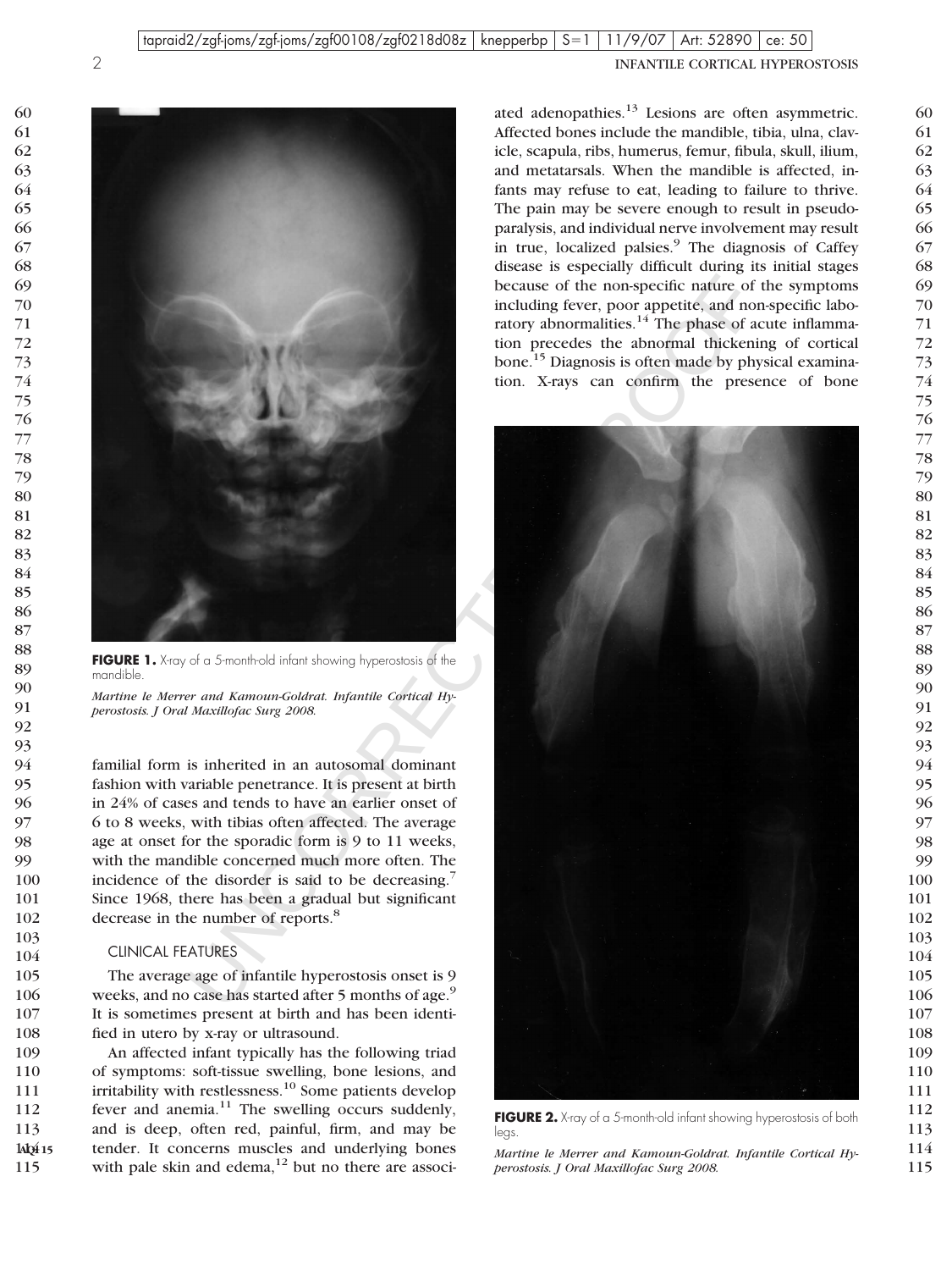MARTINE LE MERRER AND KAMOUN-GOLDRAT 3

signs are variable during the clinical course.

changes and soft tissue swelling, but radiographic

116 117 118

160

#### RADIOLOGIC FEATURES

158 159

A hallmark of Caffey disease is periosteal new bone formation and cortical thickening that underlies the soft tissue swelling.<sup>16-18</sup> The diaphysis of tubular bones is involved causing spindle shape of bones, sparing bone ends, and metaphysis. Massive cortical thickening, widening of bones, bridging of bones across the introsseous membrane, and enlargement, marginal hyperostosis, and sclerosis of flat bones may occur.<sup>17</sup> Distribution of the lesions is characteristic. The mandible, clavicle, and ulna are the bones involved most frequently. The long bones, the ilia, lateral ribs, and skull are often affected. Scapula usually shows unilateral involvement. All bones, except phalanges, vertebral bodies, and cuboidal bones, may be implicated.<sup>17</sup> There are no epiphyseal changes and no growth influence.<sup>13</sup> 120 121 122 123 124 125 1<sub>2</sub>Q<sub>0</sub>16 127 128 129 130 131 132 133 134 135

Radiographs initially show layers of periosteal new bone formation with cortical thickening. Periosteal new bone may cover the diaphysis of the bone, causing an increase in diameter of the bone. Over time, the periosteal new bone density increases becoming homogenous with the underlying cortex. The bone remodels and resumes a normal appearance eventually. 136 137 138 139 140 141 142 143

The scan of the mandible shows an increased flow, blood pool activity, and increased tracer uptake in the affected side of mandible.<sup>2</sup> 144 145 146

Radiologic characteristics on magnetic resonance imaging (MRI) include thickening of the periosteum, a low to intermediate signal intensity on T1-weighted sequences, and a high signal intensity on T2-weighted sequences in the adjacent soft tissues (including muscles) secondary to edema.19,20 Abnormal MRI findings may sometimes precede the radiologic observation of a periosteal reaction. $21$  In the same way, increased uptake of radioisotope bone scans shows areas of involvement before radiographic changes are present.<sup>22</sup> 147 148 149 150 151 152 153 154 155 156 157

#### PARTICULAR CASE OF THE FACE AND MANDIBLE

The mandible is the bone affected most frequently, and its involvement is virtually pathognomonic.<sup>5</sup> The mandible is involved in approximately 75% to 80% of cases, either alone or in association with hyperostosis of other bones.<sup>23</sup> 160 161 162 163 164

Murphree and  $Area<sup>14</sup>$  reported the case of a 24-dayold infant with bilateral parotid gland swelling, thought to be secondary to child illness. Parotid swelling then resolved on a side. The mandible was described as irregular and "moth-eaten" in appearance on a computed tomography (CT) scan, with diffuse enlargement, suggesting a permeative process. 165 166 167 168 169 170 171

Dentists and oral surgeons could be consulted for mandibular swelling and cellulitis or osteomyelitis as infantile cortical hyperostosis should be discussed.

Surgeons can also be asked for surgical correction of the bony deformity, especially of facial and mandibular asymmetry.

#### BIOCHEMICAL SIGNS

No specific blood tests exist, but tests such as erythrocyte sedimentation rate (ESR) and alkaline phosphatase levels are often elevated. A complete blood count may show anemia and leukocytosis, high immunoglobulin levels, and high C-reactive protein levels,<sup>9</sup> confirming an inflammatory process.

#### BIOPSIES

*ddening of bornes*, bridging of bornes<br>
erythrocyte sedimentation rate (FSR) are<br>
crosscoss methorine, and enhangement, phosphatase levels are often elevated.<br>
Trootsoss, and sclerosis of that bones may<br>
blood count may Eversole et  $al^{24,25}$  made the most comprehensive microscopic studies of biopsy specimens in early and late stages of the disease. Early lesions are confined to the periosteum, actually intraperiosteal. The swollen, mucoid periosteum looses its peripheral limiting fibrous layer and blends with contiguous overlying fascia, muscles, and tendons and disappears temporarily as an identifiable structure. Osteoid trabeculae appear throughout the swollen, acutely inflamed periosteum and invades juxtaperiosteal soft tissues, muscle, and connective tissue. The bone marrow also shows fibrosis. $26$  In the subacute phase, the periosteum is reestablished as an entity with a peripherally limiting sheet of fibrous tissue beyond the new bone that has formed from ectopic osteoid trabeculae. In the late stage, the extra peripheral bone is removed gradually.<sup>27</sup>

#### VARIANTS

There are several reports of lytic areas affecting the cranial vault and facial bones, but this is uncommon.28-30 The most common variant is known as prenatal Caffey disease.<sup>31</sup> Using ultrasound, Bercau et  $al<sup>32</sup>$  detected major angulations of the long bones and irregularities of the ribs. These findings suggested lethal osteogenesis imperfecta due to the assumption that the irregularly shaped bones were misinterpreted as fractures leading to the wrong diagnosis. $32,33$  Further histologic examination confirmed the diagnosis of Caffey disease, and this form should be referred to as lethal prenatal cortical hyperostosis.<sup>34</sup> Two groups can be distinguished: *1*) severe, with onset before 35 weeks of gestation, generally associated with polyhydramnios, lung disease, nearly all long bones affected, prematurity, and high lethality<sup>9</sup>; and 2) mild, with onset after 35 weeks and without complications. In both forms, the available evidence suggests both dominant and recessive inheritance.<sup>33</sup> 159 **AQ: 18** 161 **AQ: 19** 162 **AQ: 20**

Infants with the lethal form of the disease fit a specific phenotype, with underdeveloped mandi-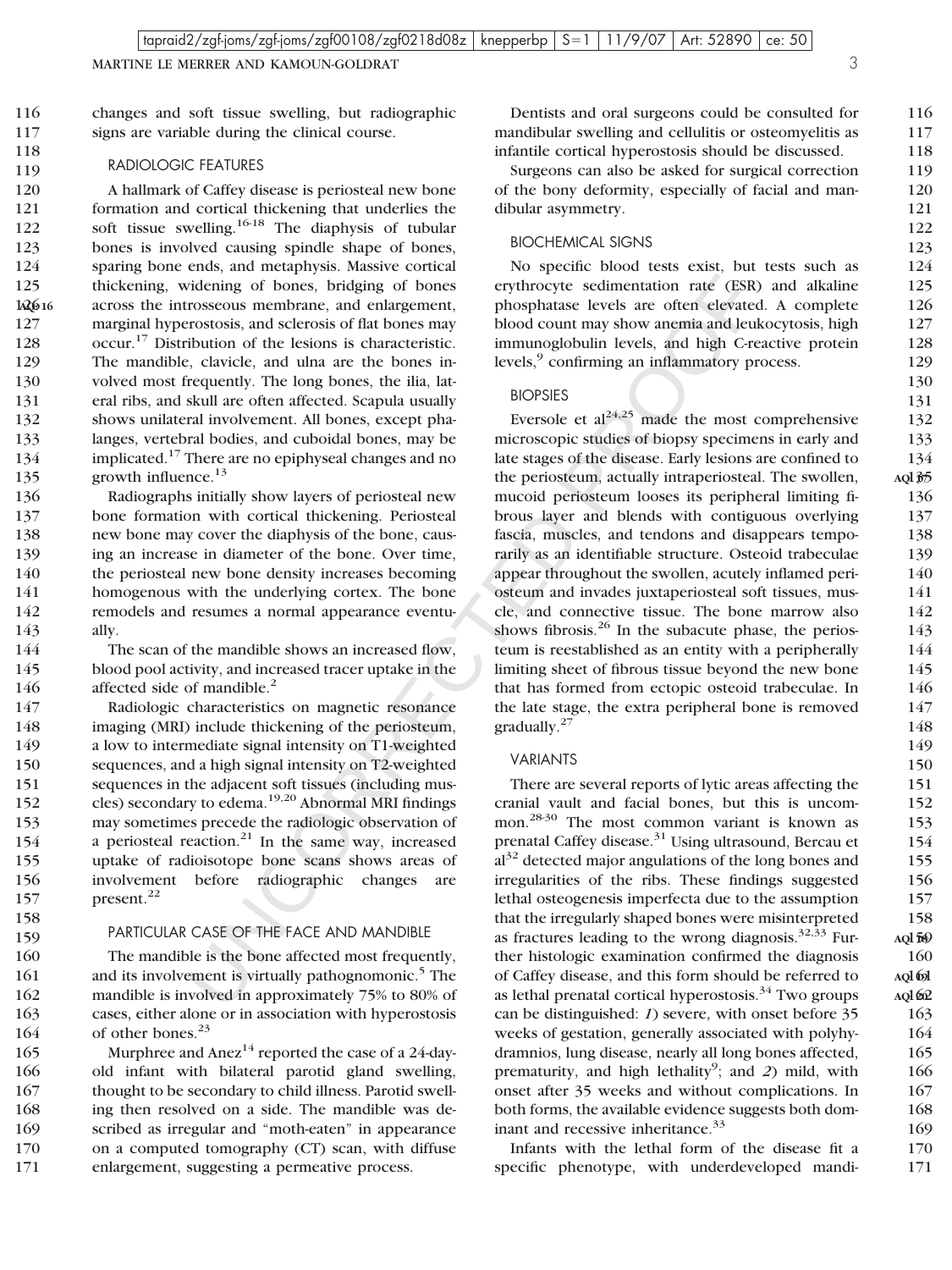185 186

208 209

222 223 **AQ: 24** 4 INFANTILE CORTICAL HYPEROSTOSIS

ble.<sup>25</sup> De Jong and Muller<sup>35</sup> described a female fetus with narrowing of the biparietal diameter, low-set ears and hypotelorism, bilateral epicanthic folds, a dimple on the tip of the nose, a long philtrum, a carp-shaped mouth, and a high palate. There was retrognathia with a deep V-shaped tethering below the lower lip and a dimple on the chin. 172 **AQ: 21** 173 174 175 176 177 178

De Jong and Muller<sup>35</sup> described perinatal death in 2 siblings. Despite the absence of parental consanguinity, the occurrence of the condition in a male and a female sibling born to healthy parents suggests autosomal recessive inheritance of the lethal prenatal onset type of cortical hyperostosis.<sup>35,36</sup> 179 180 181 182 183 184

#### DIFFERENTIAL DIAGNOSTICS

rence of the condition in a male and a<br>such as ribs or radius, uhar pressure means of the condition parents suggests auto<br>conditions periodic using the conditions of this conditions of the<br>distributed in the papers are ex Laboratory tests, serology, and cultures show no abnormalities but help to exclude other diseases including scurvy, infection (syphilis or tuberculosis), trauma, hypervitaminosis A, pulmonary osteoarthropathy or neoplasm, $37$  child abuse, hyperphosphatemia, severe chronic hypoparathyroidism, $12$  prostaglandin E1 or E2 administration, Ewing sarcoma, and metastatic neuroblastoma. Periosteal "cloacking" is also a feature of some storage disorders in infancy, I-cell disease, or mucolipidosis type II and GM gangliosidosis type  $I^9$ . The majority of these conditions can be ruled out by age group, showing mandibular involvement and observing triad of irritability, swelling, and osseous lesions.<sup>24</sup> Some patients present with a meaningless fever only, permitting many examinations and even treatments.<sup>1</sup> Osteomyelitis is the misdiagnosis most likely because of its close resemblance to infantile cortical hyperostosis.<sup>2</sup> Therefore, the presence of germs must be investigated. This much more common disease must be excluded, because it requires urgent treatment with antibiotherapy.<sup>38</sup> 187 188 189 190 191 192 193 140<sup>4</sup>22 195 196 197 198 199 200 201 202 203 204 20<sub>0</sub>5<sub>23</sub> 206 207

#### TREATMENT

Based on the association of hyperostosis with administration of prostaglandin E to maintain patent ducts arteriosis, naproxen (given as a prostaglandin inhibitor) was successful in treating 1 case of recurrent infantile cortical hyperostosis.<sup>39</sup> Corticosteroids have been used to hasten bone remodeling, and indomethacin has been used to control flare-ups.<sup>40</sup> Particularly severe cases have been treated with prednisone with some success, $14$  but these treatments do not act on radiologic lesions and do not prevent recurrences. Analgesics and other general supportive measures are essential.<sup>2</sup> 210 211 212 213 214 215 216 217 218 219 220 221

#### PRONOSTIC

Infantile cortical hyperostosis is a self-limited condition, meaning that it resolves on its own without treatment, usually within 6 to 9 months. There is no growth trouble observed, but complications like ex-224 225 226 227

ophthalmos and pleuritis can be seen sometimes.<sup>13</sup> The disorder usually shows successive exacerbations with clearing during the second year of life, although a chronic course up to early childhood and occasionally to up to an adult age has been described with crippling deformities in the extremities and markedly delayed muscular and motor development. Late recurrence has also been reported.<sup>35</sup> When excessively large hyperostosis affects parallel neighboring bones such as ribs or radius, ulnar pressure may kill the contiguous periosteum with local fusion of cortical walls that act as interosseous bridges.<sup>26</sup> This may sometimes result in a progressive thoracic scoliosis with respiratory compromise.<sup>9</sup> 172 173 174 175 176 177 178 179 180 181 182 183 184 185

Infantile cortical hyperostosis can cause enough bony deformity surgical correction at a later date may be required. Facial and mandibular asymmetry may be a long-term consequence, sometimes needing surgical correction.

#### PATHOGENY

Many hypotheses for its pathogenesis have been suggested including infection, genetic, immunologic, viral $41$  allergic reactions in collagen tissues,  $11$  and vascular origins.<sup>21</sup>

Autosomal dominant inheritance of Caffey disease has been suggested $42$  and confirmed by many reports.43,44 Review of the pedigrees show evidence of incomplete penetrance.<sup>45,46</sup> Parental gonadal mosaicism is another possibility.<sup>35</sup>

Gensure et  $al^3$  recently undertook genetic linkage studies of 3 unrelated families, 2 prenatal cases, and 1 sporadic case. They located a genetic defect on chromosome 17q21, and described a novel missense mutation (R836C) affecting the gene encoding the  $\alpha$ 1(I) chain of type 1 collagen present in bone, skin, ligaments, and teeth.

Alterations of the major component of bone, skin, and dentine matrix has never been involved in selflimited conditions until now. For example, mutations in A1 or A2 chains of collagen I are involved in a brittle bone disease like osteogenesis imperfecta (growth failure, fractures, bone deformities with wide severity) or in Ehlers-Danlos (skin and joint hyperextensibility). These pathologies are never self-limited conditions, therefore, this new mutation described by Gensure et  $al^3$  is the first one implicated in spontaneous regressive course. Authors give some hypothesis about this new phenotype: mutation R836C occurs in the triple helical domain of A1(I) chain, substituting X in Gly-X-Y repeating amino acid triplets. The analysis of collagen fibrils shows increased disulfide crosslinking, which can explain Caffey phenotype. Caffey mutation occurs in a binding site for matrix proteins like IL-2, perhaps leading to perturbated interactions. R836C substitution should lead to reduce thermal 209 210 211 **AQ: 25** 212 213 214 215 216 217 218 219 **AQ: 26** 220 221 222 223 224 225 226 227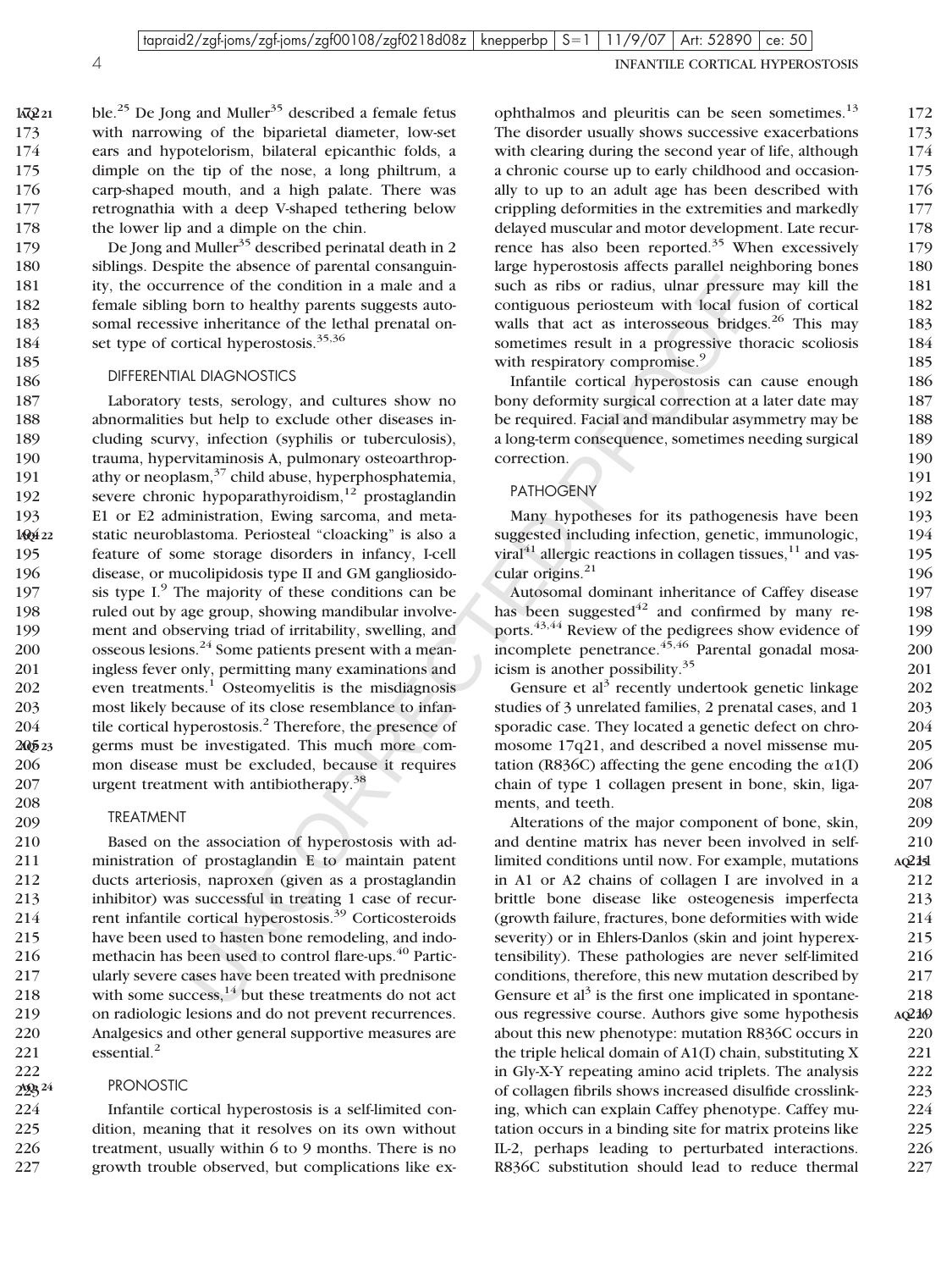MARTINE LE MERRER AND KAMOUN-GOLDRAT 5

228 229 230

7. Bernstein RM, Zaleske DJ: Familial aspects of Caffeys disease.

Am J Orthop 24:777, 1995

Fronch gene, dentingeness imperfecta in Some Throat Hotel Merican Relation shows the smallest oscience Relations also any occur. Per  $\frac{1}{2}$  Meroclaus R. I. Stephen Show and the smallest of dentical distributed of denti 8. Yousefzadeh DK, Brosnan P, Jackson JH Jr: Infantile cortical hyperostosis, Caffey's disease, involving two cousins. Skeletal Radiol 4:141, 1979 9. Hall C: Caffey disease. Orphanet encyclopedia. February 2005. Available at: http://www.orpha.net/data/patho/GB/uk-caffey05.pdf. Accessed April 2, 2006 10. Borochowitz Z, Gozal D, Misselevitch I, et al: Familial Caffey's disease and late recurrence in a child. Clin Genet 40:329, 1991 11. Restrepo S: Infantile cortical hyperostosis of the mandible. Ear Nose Throat J 83:454, 2004 12. Maroteaux P, Le Merrer M: Les maladies osseuses de l'enfant (ed 4). Paris, Médecine-Sciences Flammarion, 2002, p 682 13. Benomar S, Najdi T: La maladie de Caffey. Arch Pediatr 5:31, 1998 14. Murphree DD, Anez L: Right mandible swelling of unknown origin. J Fam Pract 42:401, 1996 15. Glorieux FH: Caffey disease: An unlikely collagenopathy. J Clin Invest 115:1142, 2005 16. Wilner D: Infantile cortical hyperostosis, *in* Wilner D (ed): Radiology of Bone Tumors and Allied Disorders (1st ed). Toronto, WB Saunders Company, 1982, pp 1793-1807 17. Greenfield GB: Radiology of Bone Disease. Philadelphia, Lippincott Company, 1986, p 531 18. Graigner RG, Allison DJ: Diagnostic Radiology. A Text Book of Medical Imaging (ed 3). New York, Churchill Livingstone, 1997, p 1748 19. Newberg AH, Tampas JP: Familial infantile cortical hyperostosis: An update. Am J Roentgenol 137:93, 1981 20. Harris VJ, Ramilo J: Caffey's disease: A case originating in the first metatarsal and review of a 12-year experience. Am J Roentgenol 130:335, 1978 21. Hasegawa S, Ichiyama T, Matsubara T, et al: Caffey disease in a 6-month-old girl. Eur J Pediatr 163:175, 2004 22. Taillefer R, Danais S, Marton D: Aspect scintigraphique de l'hyperostose corticale infantile (maladie de Caffey). J Can Assoc Radiol 34:12, 1983 23. Langer R, Kaufmann HJ: Case report 363: Infantile cortical hyperostosis (Caffey disease ICH) iliac bones, femora, tibiae and left fibula. Skeletal Radiol 15:377, 1986 24. Eversole SL Jr, Holman GH, Robinson RA: Hitherto undescribed characteristics of the pathology of infantile cortical hyperostosis (Caffey's disease). Bull Johns Hopkins Hosp 101:80, 1957 25. Phatak SV, Kolwadkar PK, Phatak MS: Pictorial essay: Infantile cortical hyperostosis (Caffey's disease). Ind J Radiol Imag 14: 185, 2004 26. Pomerance HH, Wallis-Crespo C, Barness EG: Lethal infantile cortical hyperostosis. Fetal Pediatr Pathol 24:89, 2005 27. Caffey J: Pediatric X Ray Diagnosis (ed 7). Chicago, Year Book Medical Publishers, 1978, p 1708 28. Boyd RDH, Shaw DG, Thomas BM: Infantile cortical hyperostosis with lytic lesions in the skull. Arch Dis Child 47:471, 1972 29. Faure C, Beyssac JM, Montagne JP: Predominant or exclusive orbital and facial involvement in infantile cortical hyperostosis (de Toni-Caffey disease). Pediatr Radiol 6:103, 1977 30. Lachaux A, Le Gall C, Duclaux IL, et al: Familiar infantile cortical hyperostosis with lacunar lesions in the skull. Arch Fr Pediatr 49:525, 1992 31. Dahlstrom JE, Arbuckle SM, Kozlowski K, et al: Lethal prenatal onset infantile cortical hyperostosis (Caffey disease). Pathology 33:521, 2001 32. Bercau G, Gonzalez M, Afriat R, et al: [The difficulty of diagnosing Caffey's disease in utero. Apropos of a case simulating lethal osteogenesis imperfecta]. Ann Pediatr (Paris) 38:15, 1991 33. Schweiger S, Chaoui R, Tennstedt C, et al: Antenatal onset of cortical hyperostosis (Caffey disease): Case report and review. Am J Med Genet 120A:547, 2003

> 34. Lecolier B, Bercau G, Gonzales M, et al: Radiographic, hematological and biochemical findings in a fetus with Caffey disease. Prenat Diagn 12:637, 1992

stability of the collagen triple helix. The absence of hyperostotic lesions in adults may be explained by the differences in periosteal bone formation in adults and infants.<sup>47</sup> 228 229 230 231 **AQ: 27**

It would be of great interest to explore the dental conditions of Caffey patients (data not available) to discover the macroscopic or microscopic consequences of such alteration on dentine formation. Although dentinogenesis imperfecta is correlated to mutation in Dentin SialoPhosphoProtein gene, dentinogenesis imperfecta in osteogenesis imperfecta patients also may occur. Perhaps Caffey patients have new forms, transient one or minors not excluded, of dentine alterations, helping us to understand pathogenic pathways of this unusual collagenopathy. Involvement of oral professionals is needed for proper differential diagnoses, particularly with cellulitis and osteomyelitis, which need emergency treatment. Because of the non-specificity of clinical signs, the pathology has to be well-known to avoid invasive procedures for patients. Mandible changes are correlated with other symptoms, and swelling of the face requires further x-ray exploration of the long bones. 232 233 234 235 236 237 238 239 240 **AQ: 28** 241 242 243 244 245 246 247 **AQ: 29** 248 249

Swelling of the mandible in infants should be investigated for several pathologies, including cellulitis, osteomyelitis, and Caffey disease. The mandible is most often concerned, leading to dentist or oral surgeon consultations. When swelling of the mandible, oral practitioners have then to search radiologic signs on long bones of this self-limited condition. Long-term deformities of the bones involved are possible, but rare. Surgeons may be asked for surgical correction of the bony deformity, particularly in regard to facial and mandibular asymmetry. 250 **AQ: 30** 251 252 253 **AQ: 31** 254 255 256 **AQ: 32** 257 258 259 260

Recently, Gensure et  $al<sup>3</sup>$  showed that infantile cortical hyperostosis is related to collagen I mutation, with no explanation for temporal and spatial defects. Because collagen I is one of the most important components of dentine, teeth alterations of Caffey patients need to be explored to better understand the pathogenic pathways and collagenopathies of this disease. 261 262 **AQ: 33** 263 264 265 266 267 268

#### **References**

- 1. Dutta S, Jain N, Bhattacharya A, et al: Infantile cortical hyperostosis. Ind Pediatr 42:64, 2005
- 2. Behbehani EMH, Al-Ramzi AH, Farhatulla MB: Caffey's disease: A case report. Dental News 4:17, 1997
- 3. Gensure RC, Makitie O, Barclay C, et al: A novel COL1A1 mutation in infantile cortical hyperostosis (Caffey disease) expands the spectrum of collagen-related disorders. J Clin Invest 115:1250, 2005
- 4. Horton WA: Caffey disease is a type I collagenopathy. Growth Genet Horm 21:40, 2005
- 5. Caffey J, Silverman WA: Infantile cortical hyperostosis. Preliminary report on a new syndrome. Am J Roentgenol Radium Ther Nucl Med 54:1, 1945
	- 6. Mabiala-Babela JR, Senga P: [First Congolese case report of Caffey disease]. Arch Pediatr 12:1402, 2005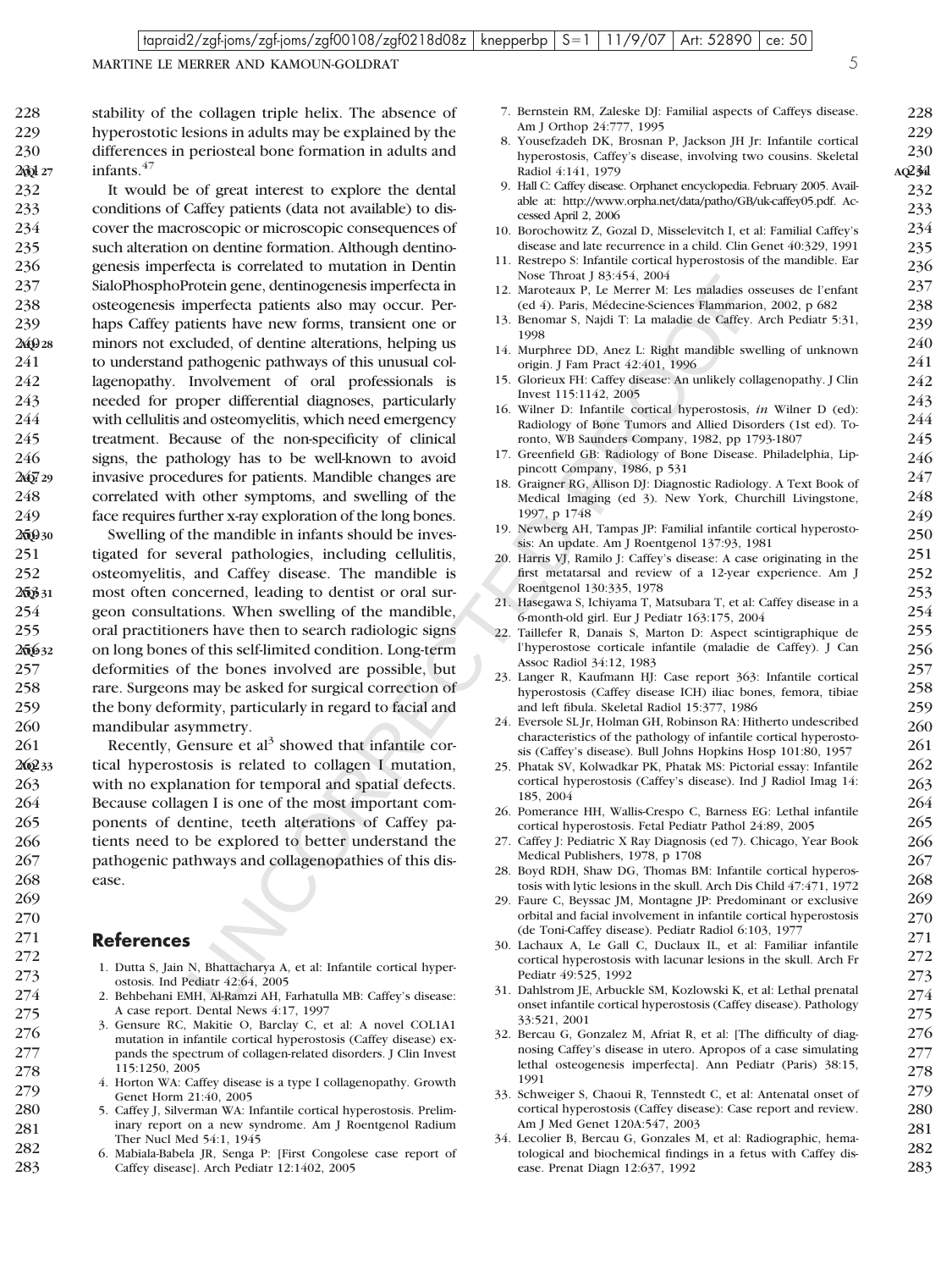#### tapraid2/zgf-joms/zgf-joms/zgf00108/zgf0218d08z knepperbp  $S=1$  11/9/07 Art: 52890 ce: 50

INFANTILE CORTICAL HYPEROSTOSIS

- 35. De Jong G, Muller LMM: Perinatal death in two sibs with infantile cortical hyperostosis (Caffey disease). Am J Med Genet 59:134, 1995
- 36. Drinkwater BM, Crino JP, Garcia J, et al: Recurrent severe infantile cortical hyperostosis (Caffey disease) in siblings. Prenat Diagn 17:773, 1997
- 37. Blasier RB, Aronson DD: Infantile cortical hyperostosis with osteomyelitis of the humerus. J Pediatr Orthop 5:222, 1985
- 38. Bertocchi M, Hamel-Teillac D, Emond S, et al: Cellulite faciale révélatrice d'une ostéomyélite mandibulaire chez un nourrisson. Ann Dermatol Venereol 129:405, 2002
	- 39. Thometz JG, DiRaimondo CA: A case of recurrent Caffey's disease treated with naproxen. Clin Orthop Relat Res 323:304,
- 40. Couper RT, McPhee A, Morris L: Indomethacin treatment of infantile cortical periostosis in twins. J Paediatr Child Health 37:305, 2001
- 41. Silverman F: Virus diseases of the bone: Do they exist? The Neuhauser lecture. Am J Roentgenol 126:677, 1976
- 42. Bull MJ, Feingold M: Autosomal dominant inheritance of Caffey Disease. Birth Defects Orig Artic Ser 10:139, 1974
- 43. Freid K, Manor A, Pajewski M, et al: Autosomal dominant inheritance with incomplete penetrance of Caffey disease (infantile cortical hyperostosis). Clin Genet 19:271, 1981
- 44. Emmery L, Timmermans J, Christens J, et al: Familial infantile cortical hyperostosis. Eur J Pediatr 141:56, 1983
- 45. Gerrard JW, Holman GH, Gorman AA, et al: Familial infantile cortical hyperostosis. J Pediatr 59:543, 1961
- 46. Van Buskirk FW, Tampas JP, Peterson OS Jr: Infantile cortical hyperostosis: An inquiry into its familial aspects. Am J Roentgenol Radium Ther Nucl Med 85:613, 1961
- And the state of the state of the state of the state of the state of the state of the state of the state of the state of the state of the state of the state of the state of the state of the state of the state of the state 47. Kwon DS, Spevak MR, Fleitcher K, et al: Physiologic subperiosteal new bone formation: Prevalence, distribution and thickness in neonates and infants. Am J Roentgenol 179:985, 2002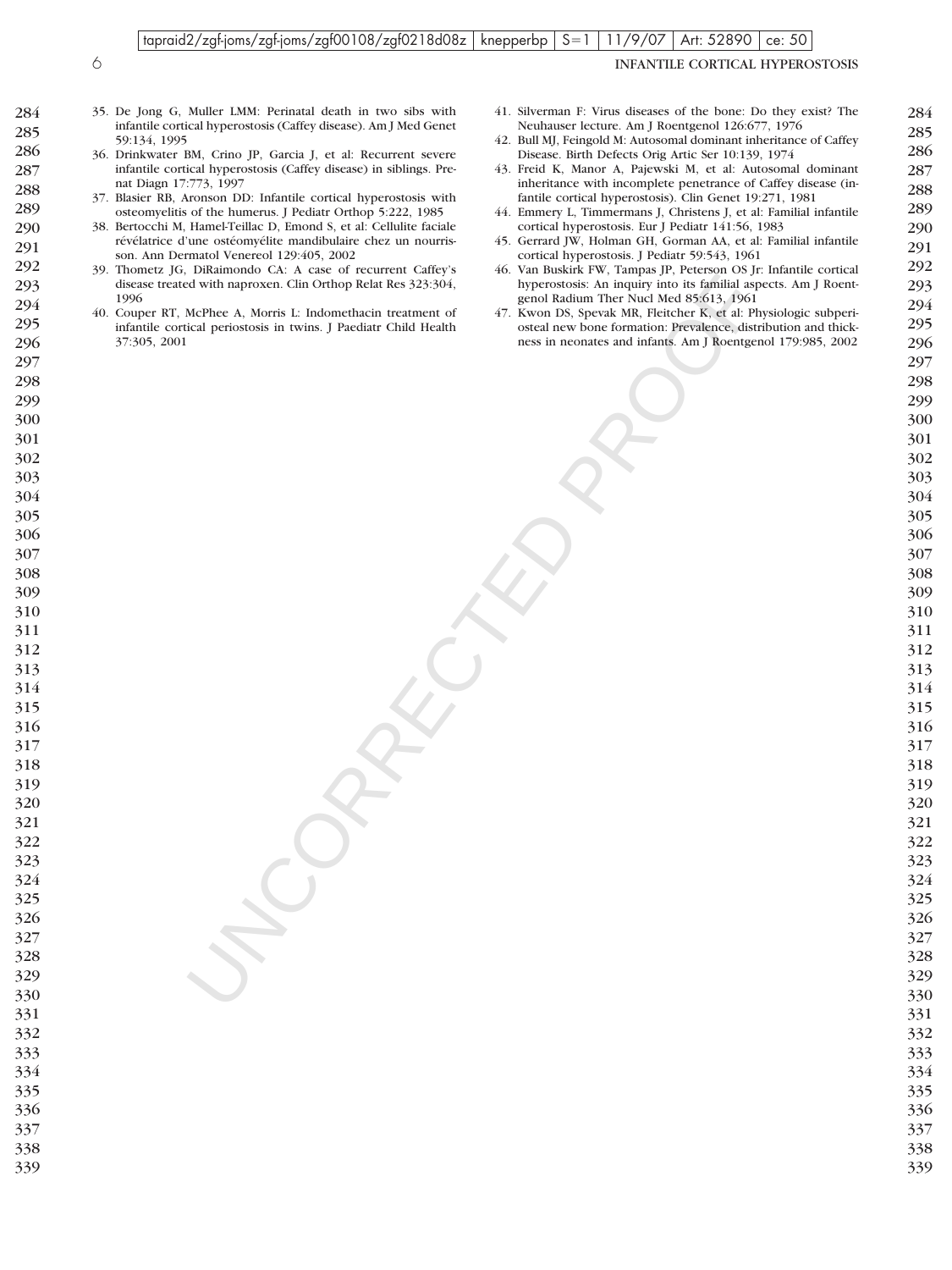# AUTHOR QUERIES

## **AUTHOR PLEASE ANSWER ALL QUERIES 1**

- AQ1— Please verify suitability of suggested short title or provide one.
- AQ2— Please verify degree information as set by CE.
- AQ3— Please verify affiliation information and provide position/department information for both authors.
- AQ4— Is "self-limited" correct here?
- AQ5— Authors use the terms "disease" and "disorder" throughout the article. Should only one term be used throughout for the sake of continuity?
- AQ6— Please verify placement and content of "Conclusions" section.
- AQ7— Note that "Introduction" head was deleted as per journal style.
- AQ8— Please check this article carefully for content, continuity, and accuracy.
- AQ35— Please check this article carefully for content, continuity, and accuracy.
- AQ9— Is "...that begins in early infancy" necessary? Isn't it redundant to "Infantile" at the beginning of the sentence?
- AQ10— Should this read "Case Report" as per journal style?
- AQ11— Please clarify "at this time". When?
- AQ12— Please clarify "involved".
- AQ13— Ok to remove mention of figure 3 here?
- AQ14— Would "ethnic origin" be more appropriate?
- AQ15— Please clarify "It".
- AQ16— Please verify spelling.
- AQ17— Please clarify '...actually intraperiosteal."
- AQ18— Please verify clarity of this sentence.
- AQ19— Would "type" be more appropriate here?
- AQ20— "groups" of what? Please clarify.